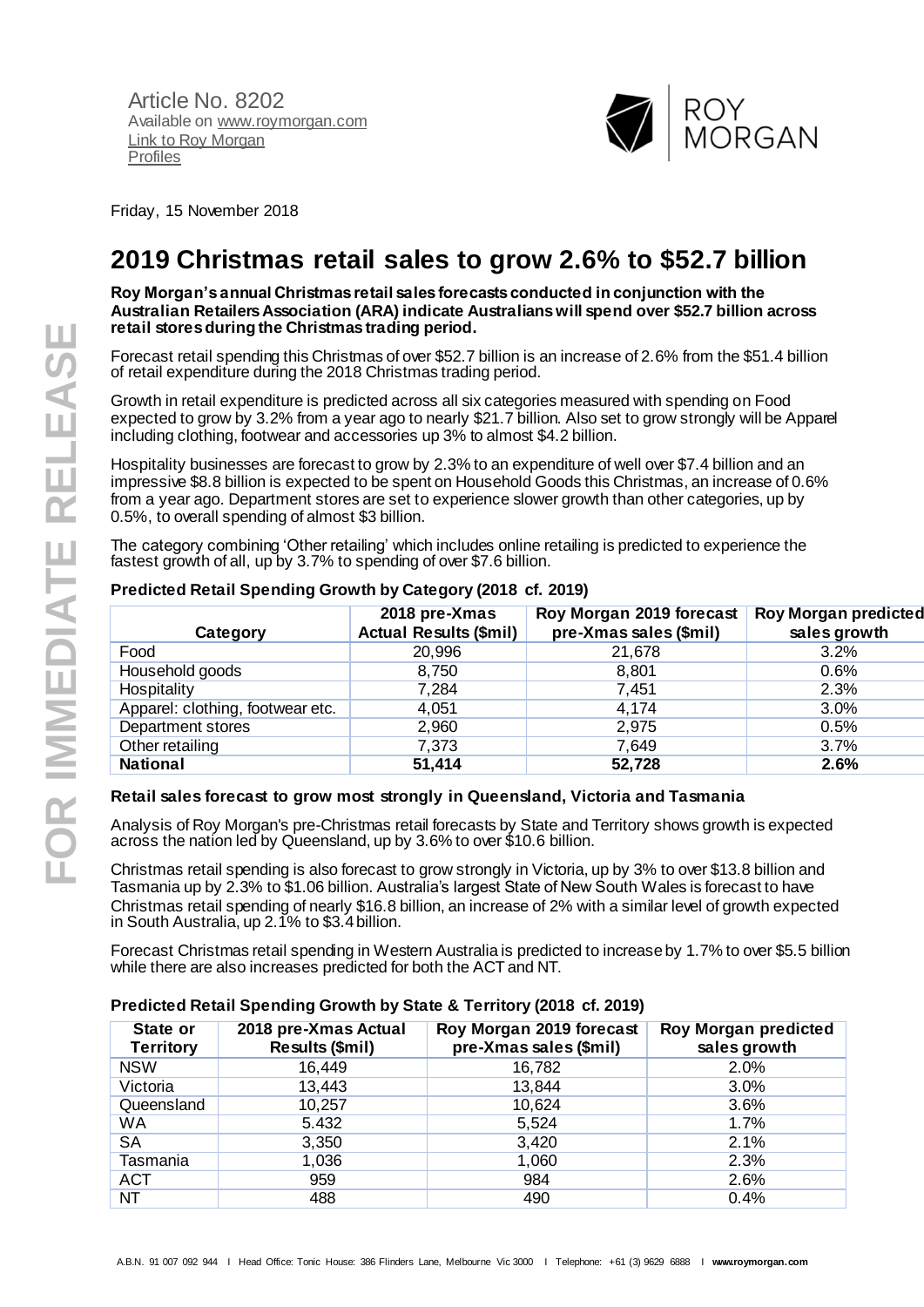| ----<br>____ | $\sim$ $\sim$ $\sim$<br>Ν۶ |  | ີດດ $\blacksquare$ | c٥<br>- 60<br>70<br>. |
|--------------|----------------------------|--|--------------------|-----------------------|
|--------------|----------------------------|--|--------------------|-----------------------|

#### **Michele Levine, Chief Executive Officer, Roy Morgan, says:**

*"The annual ARA/Roy Morgan Christmas retail spending forecasts predict a spending increase of 2.6% in 2019 to over \$52.7 billion in the important pre-Christmas retail period. This is slightly below the 2.8% growth of a year ago although remains well above the curren[t ABS Inflation rate of 1.7%](https://www.abs.gov.au/AUSSTATS/abs@.nsf/mf/6401.0?opendocument&ref=HPKI).*

*"Growth is predicted across all retail spending categories led by Food which is expected to increase 3.2% to \$21.7 billion. The Food category comprises over 40% of all pre-Christmas retail spending. Other spending categories expected to grow above the inflation rate include Apparel – clothing, footwear and accessories (+3%), Hospitality (+2.3%) and Other retailing – which includes online spending (+3.7%).*

*"The small drop in growth from a year ago is in line with other indicators such as th[e ANZ-Roy](http://www.roymorgan.com/findings/8132-anz-roy-morgan-consumer-confidence-down-to-111-point-1-201911110740)  [Morgan Consumer Confidence Index which is now at 111.1](http://www.roymorgan.com/findings/8132-anz-roy-morgan-consumer-confidence-down-to-111-point-1-201911110740) and has averaged 112.0 since early September. This is about 5 points down on a year ago when th[e index averaged 117.4](http://www.roymorgan.com/morganpoll/consumer-confidence/consumer-monthly-results) in the pre-[Christmas period of 2018](http://www.roymorgan.com/morganpoll/consumer-confidence/consumer-monthly-results).*

*"On a State-by-State basis growth is expected to be strongest in Queensland (+3.6%) and Victoria (+3%), but there is also above inflation level growth forecast for Tasmania (+2.3%), SA (+2.1%), NSW (+2%) and the ACT (+2.6%).*

*"The pre-Christmas retail period has begun this year with many parts of Australia, particularly in New South Wales and Queensland, facing devastating bushfires and uncertainty about how long these conditions will persist. We recognise that the ongoing threat of bushfires introduces a significant degree of unpredictability to these forecasts and we want to send our goodwill and prayers to everyone impacted by this natural disaster for a safe and happy Christmas and New Year period."*

## **Roy Morgan Enquiries Office: +61 (3) 9224 5309** [askroymorgan@roymorgan.com](mailto:askroymorgan@roymorgan.com)

**The Executive Director of the Australian Retailers Association, Russell Zimmerman, said ARA/Roy Morgan forecasts for pre-Christmas retail trade offered some cheer for a sector that has struggled in 2019 but acknowledged this came as much of Australia faced risks of natural disaster and a bleak Christmas indeed.**

Speaking at the release of annual joint ARA/Roy Morgan pre-Christmas predictions for 2019 – covering 12 November to 24 December – Mr Zimmerman said Australians will spend almost \$53bn before Christmas, but emphasised this was predicated on the regions "getting lucky" by avoiding bushfires or other natural disasters.

*"We live in the best country on Earth, but that comes with some terrible drawbacks; one of those is summer disasters – fires, cyclones, floods – that sadly afflict some parts of the country,"* Mr Zimmerman said.

*"The ARA is expecting a solid if unspectacular retail trade as Christmas approaches,"* he added.

**Mr Zimmerman said the ARA/Roy Morgan forecast of 2.6% retail sales growth from the equivalent period in 2018 reflected the difficult year the sector has faced in 2019 but offered retailers some cheer and the prospect of better times in 2020.**

*"While the headline figure is down on 2018, it's better than we've seen in recent months," Mr Zimmerman said.*

*"Sales of food are tipped to be very strong, at over \$21bn; whether it's a cold seafood buffet or a roast turkey with the trimmings, Australians love their Christmas lunch or dinner, and these figures show 2019 will be no different,"* he said.

**For a PDF of the full press release of the Australian Retailers Association and ARA Executive Director Russell Zimmerman – click here.**

**For interview opportunities with ARA Executive Director Russell Zimmerman call the ARA Media Team on 0439 612 556 or emai[l media@retail.org.au](mailto:media@retail.org.au).**